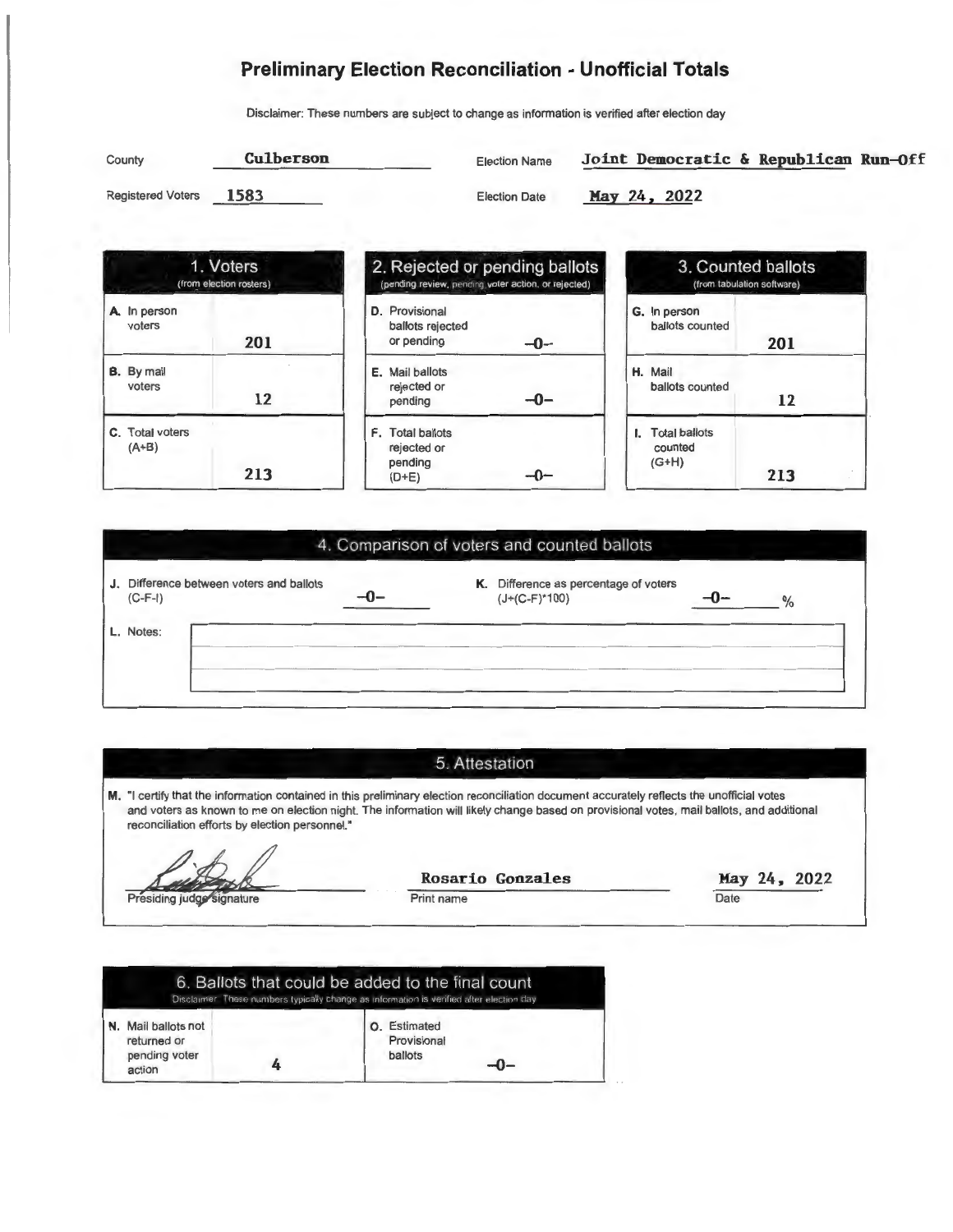| <b>Cumulative Results Report</b>  |                                       | <b>CULBERSON COUNTY, TEXAS</b> | <b>Official Results</b>                                                             |
|-----------------------------------|---------------------------------------|--------------------------------|-------------------------------------------------------------------------------------|
|                                   | Official 5-24-2022 Joint Dem-Rep Prim | PRIMARY RUNOFF ELECTION        | <b>Registered Voters</b><br>213 of 1583 = 13.46%<br><b>Polling Places Reporting</b> |
| <b>RO Elec</b><br><b>Run Time</b> | 8:33 PM                               | 5/24/2022                      | $5$ of $6 = 83.33%$                                                                 |
| <b>Run Date</b>                   | 05/24/2022                            | Page 1                         |                                                                                     |

#### **Lieutenant Governor - DEMOCRATIC PARTY**

| <b>Choice</b>       | <b>Party</b>               | <b>Absentee Voting</b> |         |    | <b>Early Voting</b> |    | <b>Election Day Voting</b> |                          | <b>Total</b> |  |
|---------------------|----------------------------|------------------------|---------|----|---------------------|----|----------------------------|--------------------------|--------------|--|
| Michelle Beckley    |                            |                        | 50.00%  | 36 | 51.43%              | 26 | 49.06%                     | $\rightarrow$ 25%<br>-67 | 50.38%       |  |
| <b>Mike Collier</b> |                            |                        | 50.00%  | 34 | 48.57%              | 27 | 50.94%                     | 66                       | 49.62%       |  |
|                     | Cast Votes:                | 10                     | 100.00% | 70 | 100.00%             | 53 | 100.00%                    | 133                      | 100.00%      |  |
|                     | Undervotes:                |                        |         | 39 |                     | 20 |                            | 61                       |              |  |
|                     | Overvotes:                 | 0                      |         | 0  |                     | 0  |                            | $\theta$                 |              |  |
|                     | Rejected write-in votes:   | 0                      |         | 0  |                     | 0  |                            | $\theta$                 |              |  |
|                     | Unresolved write-in votes: | 0                      |         | 0  |                     | 0  |                            | $\bf{0}$                 |              |  |

#### **Attorney General - DEMOCRATIC PARTY**

| <b>Choice</b><br><b>Party</b> | <b>Absentee Voting</b> |         |    | <b>Early Voting</b> | <b>Election Day Voting</b> |            |     | $\overline{\mathbf{O}}$ |
|-------------------------------|------------------------|---------|----|---------------------|----------------------------|------------|-----|-------------------------|
| Rochelle Mercedes Garza       | 6                      | 54.55%  | 52 | 69.33%              | 39                         | 75.00%     | 97  | 70.29%                  |
| Joe Jaworski                  | 5.                     | 45.45%  | 23 | 30.67%              | 13                         | 25.00%     | 41  | 29.71%                  |
| Cast Votes:                   | 11                     | 100.00% | 75 | 100.00%             |                            | 52 100.00% | 138 | 100.00%                 |
| Undervotes:                   |                        |         | 34 |                     | 21                         |            | 56  |                         |
| Overvotes:                    |                        |         |    |                     |                            |            |     |                         |
| Rejected write-in votes:      |                        |         |    |                     |                            |            |     |                         |
| Unresolved write-in votes:    |                        |         |    |                     |                            |            |     |                         |

18

## **Comptroller of Public Accounts - DEMOCRATIC PARTY**

| <b>Choice</b>    | <b>Party</b>               | <b>Absentee Voting</b> |         |    | <b>Early Voting</b> | <b>Election Day Voting</b> |         | I was allowed the top of the a think on a long | Total   |
|------------------|----------------------------|------------------------|---------|----|---------------------|----------------------------|---------|------------------------------------------------|---------|
| Angel Luis Vega  |                            | 9                      | 90.00%  | 52 | 70.27%              | 38                         | 73.08%  | in the Land<br>99                              | 72.79%  |
| Janet T. Dudding |                            |                        | 10.00%  | 22 | 29.73%              | 14                         | 26.92%  | 37                                             | 27.21%  |
|                  | Cast Votes:                | 10                     | 100.00% | 74 | 100.00%             | 52                         | 100.00% | 136                                            | 100.00% |
|                  | Undervotes:                |                        |         | 35 |                     | 21                         |         | 58                                             |         |
|                  | Overvotes:                 |                        |         |    |                     | 0                          |         | $\theta$                                       |         |
|                  | Rejected write-in votes:   | 0                      |         |    |                     | 0                          |         | $\mathbf{0}$                                   |         |
|                  | Unresolved write-in votes: |                        |         |    |                     |                            |         | 0                                              |         |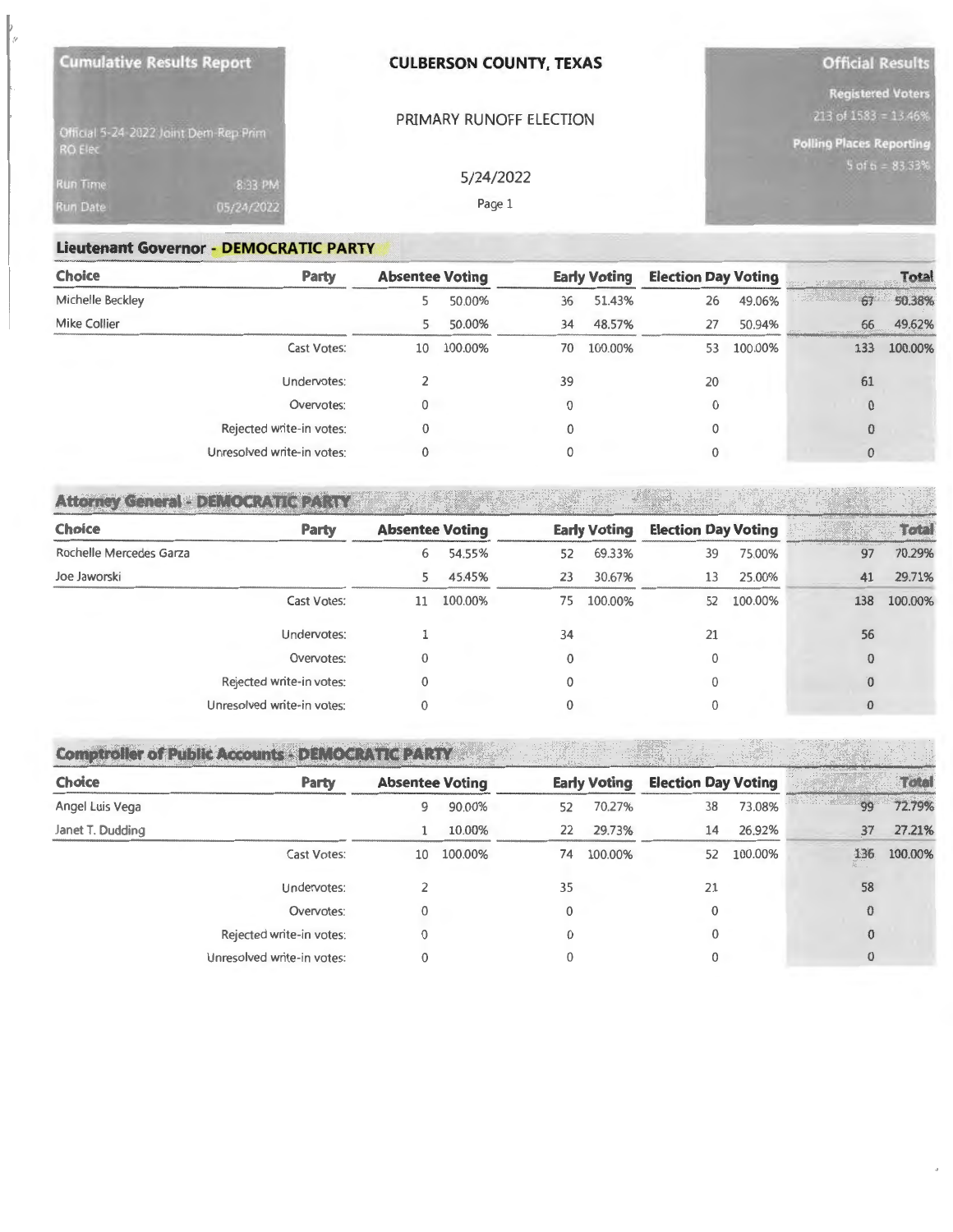| <b>Cumulative Results Report</b>                 | <b>CULBERSON COUNTY, TEXAS</b> | <b>Official Results</b>                               |
|--------------------------------------------------|--------------------------------|-------------------------------------------------------|
|                                                  | PRIMARY RUNOFF ELECTION        | <b>Registered Voters</b><br>$213$ of $1583 = 13.46\%$ |
| Official 5-24-2022 Joint Dem-Rep Prim<br>RO Elec |                                | <b>Polling Places Reporting</b>                       |
| <b>Run Time</b><br>8:33 PM                       | 5/24/2022                      | $5$ of $6 = 83.33\%$                                  |
| 05/24/2022<br><b>Run Date</b>                    | Page 2                         |                                                       |

| <b>Choice</b>        | <b>Party</b>               | <b>Absentee Voting</b> |         |          | <b>Early Voting</b> | <b>Election Day Voting</b> |         |          | <b>Total</b> |
|----------------------|----------------------------|------------------------|---------|----------|---------------------|----------------------------|---------|----------|--------------|
| Sandragrace Martinez |                            | 8                      | 72.73%  | 62       | 84.93%              | 39                         | 75.00%  | 109      | 80.15%       |
| Jay Kleberg          |                            | 3                      | 27.27%  | 11       | 15.07%              | 13                         | 25.00%  | 27       | 19.85%       |
|                      | Cast Votes:                | 11                     | 100.00% | 73       | 100.00%             | 52                         | 100.00% | 136      | 100.00%      |
|                      | Undervotes:                |                        |         | 36       |                     | 21                         |         | 58       |              |
|                      | Overvotes:                 | 0                      |         | 0        |                     | 0                          |         | $\bf{0}$ |              |
|                      | Rejected write-in votes:   |                        |         | $\Omega$ |                     | 0                          |         |          |              |
|                      | Unresolved write-in votes: |                        |         | 0        |                     | 0                          |         |          |              |

| <b>Choice</b><br><b>Party</b> | <b>Absentee Voting</b> |         |    | <b>Early Voting</b> | <b>Election Day Voting</b> |         |     |         |
|-------------------------------|------------------------|---------|----|---------------------|----------------------------|---------|-----|---------|
| Melissa N Ortega              | 9                      | 90.00%  | 45 | 60.81%              | 32                         | 58.18%  | 86  | 61.87%  |
| Laura Marquez                 |                        | 10.00%  | 29 | 39.19%              | 23                         | 41.82%  | 53  | 38.13%  |
| Cast Votes:                   | 10                     | 100.00% | 74 | 100.00%             | 55                         | 100.00% | 139 | 100.00% |
| Undervotes:                   |                        |         | 35 |                     | 18                         |         | 55  |         |
| Overvotes:                    | 0                      |         | 0  |                     | 0                          |         |     |         |
| Rejected write-in votes:      |                        |         |    |                     | 0                          |         |     |         |
| Unresolved write-in votes:    |                        |         |    |                     |                            |         |     |         |

# **County Commissioner, Precinct No. 1 Unexpired Term - DEMOCRATIC PARTY**

| <b>Choice</b>          | <b>Party</b>               | <b>Absentee Voting</b> |         |     | <b>Early Voting</b> | <b>Election Day Voting</b> |         | <b><i><u>CONTACT CONTACT CONTACT CONTACT CONTACT CONTACT CONTACT CONTACT CONTACT CONTACT CONTACT CONTACT CONTACT CONTACT</u></i></b> | <b>Total</b> |
|------------------------|----------------------------|------------------------|---------|-----|---------------------|----------------------------|---------|--------------------------------------------------------------------------------------------------------------------------------------|--------------|
| Frank Franco           |                            |                        | 33.33%  | 62  | 61.39%              | 24                         | 36.92%  | 88                                                                                                                                   | 51.16%       |
| Cornelio Naniz Garibay |                            | 4                      | 66.67%  | 39  | 38.61%              | 41                         | 63.08%  | 84                                                                                                                                   | 48.84%       |
|                        | Cast Votes:                | 6                      | 100.00% | 101 | 100.00%             | 65                         | 100.00% | 172                                                                                                                                  | 100.00%      |
|                        | Undervotes:                | 0                      |         |     |                     | 0                          |         | 0                                                                                                                                    |              |
|                        | Overvotes:                 | 0                      |         | 0   |                     | 0                          |         | $\bf{0}$                                                                                                                             |              |
|                        | Rejected write-in votes:   | 0                      |         | 0   |                     | 0                          |         |                                                                                                                                      |              |
|                        | Unresolved write-in votes: | 0                      |         |     |                     |                            |         | ₩                                                                                                                                    |              |

**SPACE**